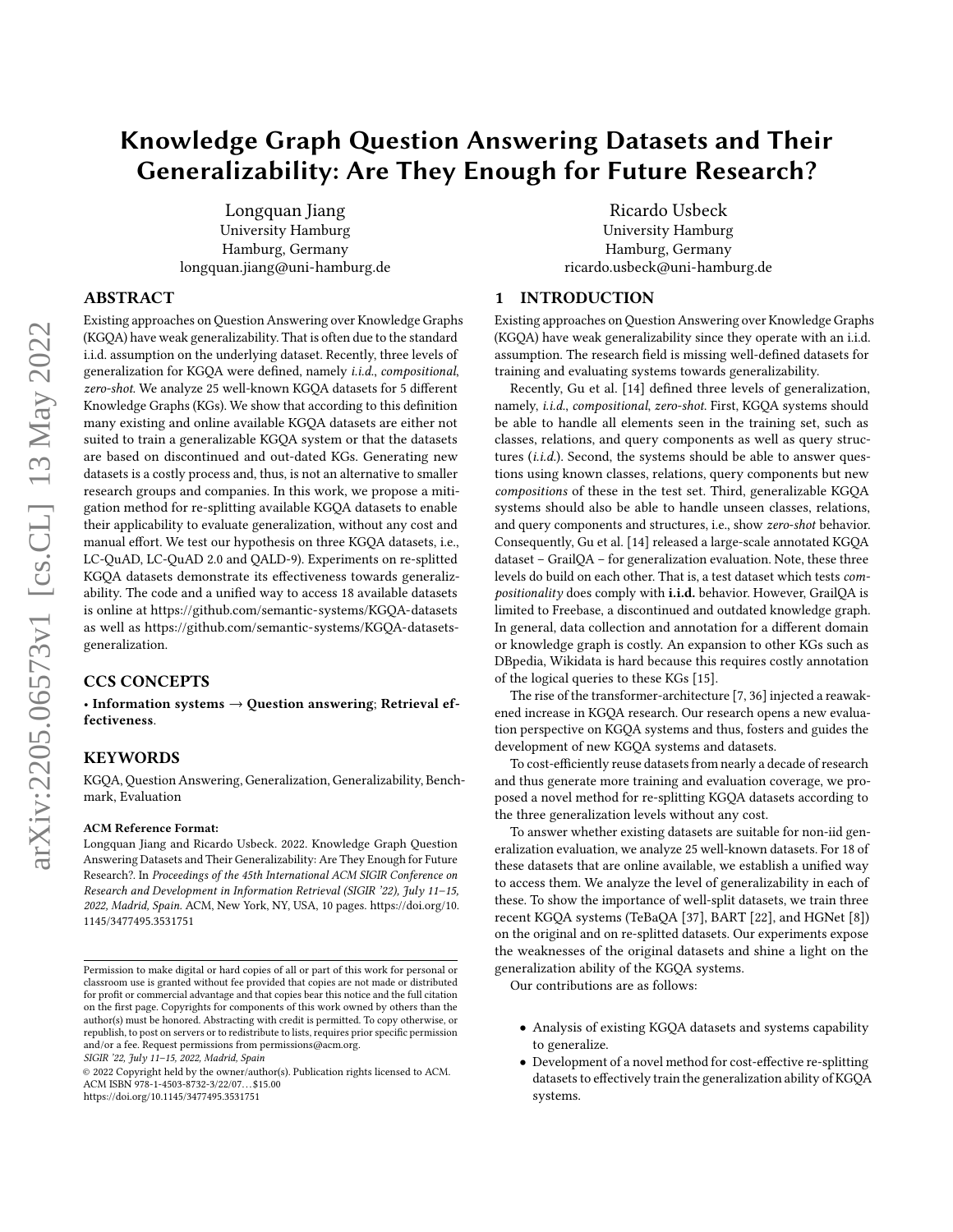- A library for loading the KG datasets [https://github.com/](https://github.com/semantic-systems/KGQA-datasets) [semantic-systems/KGQA-datasets.](https://github.com/semantic-systems/KGQA-datasets) The library is based on the Hugging Face datasets library and uses an Apache 2.0 license.
- We also provide the code for generating generalizable versions of these datasets using an Apache 2.0 license.

As partners of the German national research data infrastructure, we will update and maintain the repositories for at least five more years.

## 2 NOTATION

#### 2.1 Knowledge Graphs

Here, a knowledge graph is a multigraph, denoted by  $\mathcal{KG} = (V, E)$ , where V is a set of vertices and  $E \subseteq (\mathcal{E} \cup \mathcal{B} \cup C) \times \mathcal{R} \times (\mathcal{E} \cup \mathcal{B} \cup C \cup \mathcal{L})$ is a set of edges expressed as RDF triples. With  $R$  being the set of relations,  $\mathcal E$  being the set of entities,  $\mathcal B$  a set of blank nodes indicating the existence of a resource with uniquely identifying it,  $C$  being the set of classes and  $\mathcal L$  being the set of non-unique literal values such as strings and dates. The knowledge graph can be further subdivided into the ontology, commonly referred to the schema or T-Box  $O \subseteq C \times \mathcal{R} \times C$  and the set of facts, instances or so-called A-Box  $M \subseteq (\mathcal{E} \cup \mathcal{B}) \times \mathcal{R} \times (\mathcal{E} \cup \mathcal{B} \cup C \cup \mathcal{L})$  [\[14\]](#page-7-0).

# 2.2 Knowledge Graph Question Answering

KGQA aims at retrieving the correct answer or respectively answers denoted as A of a given natural language question  $Q_{NL}$  from the knowledge graph  $KG$ . This can be done by learning a transformation function  $f$  translating the question  $Q_{NL}$  into a semantically equivalent logical form  $Q_{LF}$ , i.e.,  $f : Q_{NL} \mapsto Q_{LF}$ . In our case, we use SPARQL as the logical form. A SPARQL Abstract Query is a tuple  $(A, DS, F)$ , where A is a SPARQL algebra expression,  $DS$  is an RDF knowledge graph and  $F$  is a logical query form with operators ⊙ such as SPARQL solution modifiers, FILTER expressions or operators.[1](#page-1-0)

Note, there are also graph traversal-based KGQA systems which are out-of-scope of this work.

## 2.3 Generalizability in KGQA

The definition of the three levels of generalization in KGQA stems from the work by Gu et al. [\[14\]](#page-7-0). We clarify it as follows for better contextualization.

Let  $S = \mathcal{R} \cup C \cup \odot$  be the set of *schema items*. Let  $S_{train} \subseteq S$  be the set of schema items in the training split of a dataset. Let  $S_q \subseteq S$ be the set of schema items in the question at hand. The test set  $Q$  is defined as follows:

- I.I.D. generalization:  $\forall q \in Q : S_q \subset S_{train}$  and q follows the training distribution. That is, all relations  $R$ , classes  $C$  and logical form constructs ⊙ have been seen while training but not the actual entities  $\mathcal E$  and literals  $\mathcal L$ . In particular, the specific logical form constructs are known.
- Compositional generalization: This level differs from I.I.D. generalization in that the specific logical form construct and its operators  $\odot$  are not part of  $S_{train}$  but relations and classes are all known.

• Zero-shot generalization:  $\forall q \in Q : \exists s \in S_q, s \in S \setminus S_{train}$ That is, for all test questions, there is at least one schema item  $\mathcal{R} \cup \mathcal{C} \cup \odot$  per question which is not in the training dataset.

To reiterate, the levels do build on each other. However, it is important to build not only one but three different test sets for evaluation.

#### 3 RELATED WORK

Our work is in line with research on KGQA benchmarking and system evaluation. A wide range of KGQA benchmarks and datasets as well as analyses thereof have been created to evaluate KGQA systems for simple and complex questions over different publicly available Knowledge Graphs (KGs). This includes datasets such as WebQuestions [\[4\]](#page-6-0) and GrailQA [\[14\]](#page-7-0) for Freebase, LC-QuAD [\[32\]](#page-7-5) and QALD-9 [\[34\]](#page-8-2) for DBpedia, RuBQ [\[21\]](#page-7-6) and CronQuestions [\[25\]](#page-7-7) for Wikidata. However, none of them are geared towards generalization in KGQA. GrailQA is an exception, but its process of large-scale manual annotation is highly expensive and it is targeted at the notmaintained Freebase. QALD-9 is the only other dataset with similar distributional characteristics as GrailQA, but it is very small with only 558 question-answer pairs.

Bouziane et al. [\[6\]](#page-6-1) surveyed a total of 31 different KGQA systems with respect to specific characteristics, e.g., interfaces to databases, ontologies, etc. They presented an analysis of the quality of these KGQA systems using multiple indicators, e.g., success rate, correct answers. Saleem et al. [\[24\]](#page-7-8) conducted a fine-grained analysis of the state-of-the-art KGQA systems on QALD-6 [\[33\]](#page-8-3), and demonstrated that various natural language phenomena and SPARQL features would affect their final performance. Affolter et al. [\[1\]](#page-6-2) presented another survey of 24 KGQA systems, but they focused on general KGQA systems, not on KGQA systems specifically. Steinmetz and Sattler [\[29\]](#page-7-9) analysed into 26 popular KGQA datasets (e.g., QALD, LC-QuAD), their structure and characteristics like ambiguity, lexical gap, complex queries, etc. Their experimental results revealed the specific challenges existing KGQA systems are facing and are required to overcome. Although there are a lot of overview articles looking into KGQA systems and their performance, none of these looks deeply into the generalization aspect of datasets and, thus, their ability to help train generalizable KGQA systems.

To enhance evaluation insights, there are approaches modifying one particular dataset to evaluate specific characteristics of KGQA systems. Siciliani et al. [\[27\]](#page-7-10) presented the MQALD dataset to evaluate how well KGQA systems can work with certain SPARQL modifiers. They extracted queries with modifiers from QALD and added manually created queries to form a new dataset. To bridge the gap between a user and semantic data in the e-commerce industry, Kaffee et al. [\[19\]](#page-7-11) extended the base dataset (QALD-9 [\[34\]](#page-8-2)) by adding SPARQL queries over different KGs. The new dataset is dubbed QALM<sup>[2](#page-1-1)</sup>. Singh et al. [\[28\]](#page-7-12) as well as Ding et al. [\[12\]](#page-7-13) re-split LC-QuAD [\[32\]](#page-7-5) to use only queries answerable over an updated KG, i.e., DBpedia 2018 instead of 2016 to overcome outdated queries resulting in 3,253 question-answer pairs instead of 5,000.

We are the first to systematically offer a re-spliting mechanism to enable better training for generalizability in KGQA.

<span id="page-1-0"></span><sup>1</sup><https://www.w3.org/TR/rdf-sparql-query/#sparqlDefinition>

<span id="page-1-1"></span><sup>2</sup>QALM is available at<https://github.com/luciekaffee/QALM>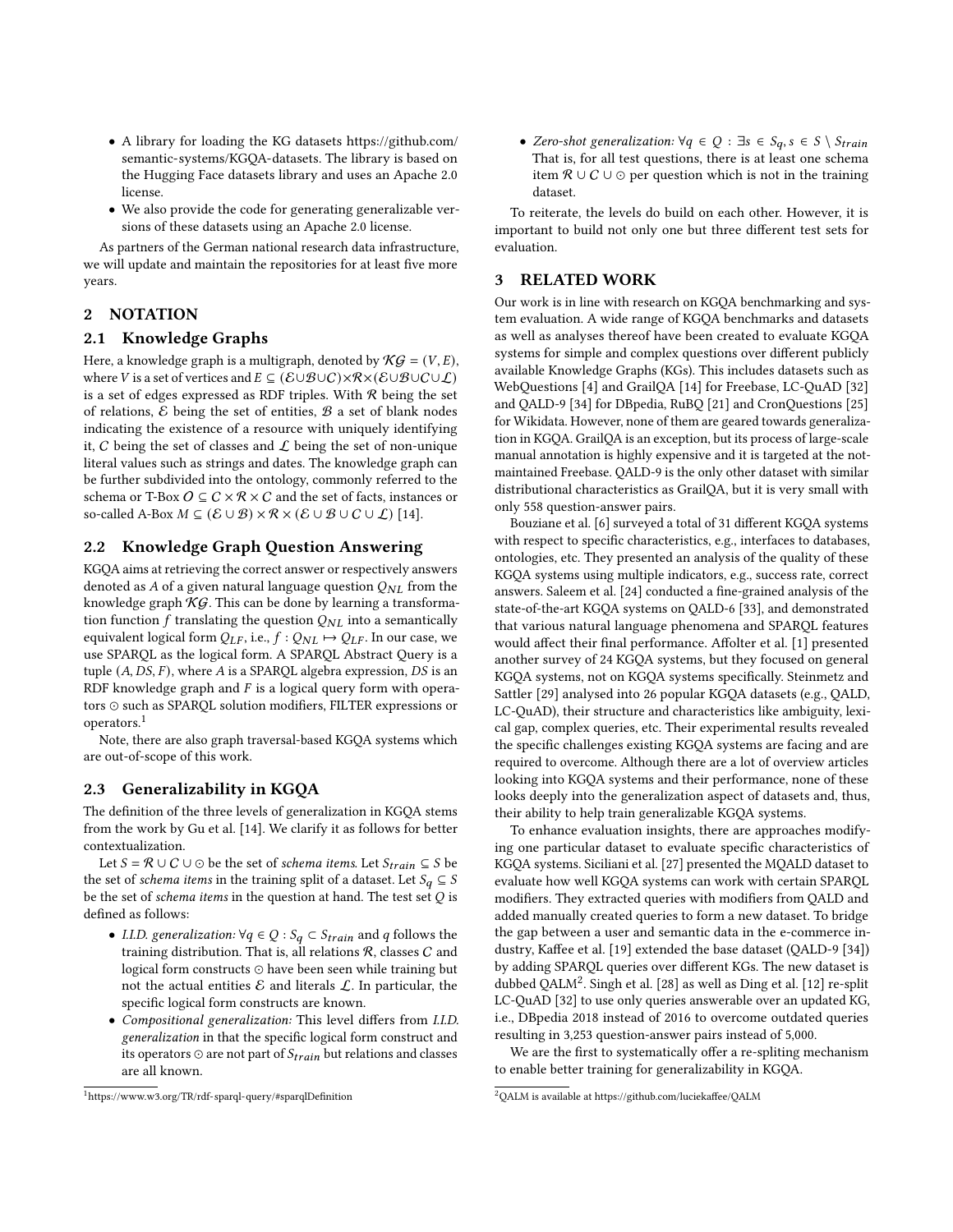# 4 GENERATION OF SPLITS

#### 4.1 Generalizability

Existing KGQA systems have weak generalizability due to the i.i.d assumption they operate with. That is, they assume that any test set follows the distribution of seen characteristics in a given training dataset. In addition, the shortage of evaluation sets for the ability to generalize hinders the further development of KGQA systems.

We show that the definition of generalization levels is not clear enough and contradicting. That is, the paper [\[14\]](#page-7-0) suggests that the level of generalization depend on each other - compare Fig 1 [\[14\]](#page-7-0) - but on the contrary, they do not depend on each other. We measure whether the provided dataset GrailQA follows its definition. We demonstrate that it does not. Thus, we clarify the definition of [\[14\]](#page-7-0) and provide methods to check for the different levels of generalization. We also establish a method to re-split any dataset to follow the provided definition. These novel datasets allows for more challenging KGQA research.

#### <span id="page-2-1"></span>4.2 Test for three levels of generalization

Given a KGQA dataset, to know whether and how much it is suitable for generalization evaluation of KGQA systems, we developed a simple algorithm to test which of the definitions holds for its test split. Algorithm [1](#page-2-0) describes the way of determining the level of generalization of a given question  $q$  w.r.t. a given training set. Note,  $d<sub>S</sub>$  is a dictionary of unique, sorted tuples of schema terms, which allows us to distinguish whether this composition has already been seen in the training dataset. Each of the sets of sorted schema terms becomes a key in the dictionary in the form of a tuple. The value is the index or id of this tuple of schema terms, set to the current length of the dictionary  $d_S$ . For example:

How many countries are on the continent of North America?

which has the corresponding SPARQL query over Wikidata KG:

SELECT (COUNT(DISTINCT ?country) AS ?result) WHERE { ?country wdt:P31 wd:Q6256. ?country wdt:P30 wd:Q49. }

which has results in the following dictionary entry:

Dict()-{("COUNT", "wdt:P30", "wdt:P31",): 0}

#### 4.3 Generation Method

To overcome the limited number of available training datasets towards generalization, we implemented a method to generate new splits for a given dataset. That is, we can generate three different subsets for i.i.d., compositional, and zero-shot generalization. We maintain the same proportions of train/test splits as the original dataset as far as possible.

Assume that we have a KGQA dataset  $D = \{(q, l, s_q) | q \in Q, l \in$  $LQ, s_q \subset S$ . We define q as a given natural language question, Q is the set of all questions,  $l$  is the logic form, e.g., SPARQL, of the question q,  $LQ$  is the set of all possible logic forms,  $s_q$  is the set of

| <b>Algorithm 1:</b> Determine the level of generalization of one |  |  |
|------------------------------------------------------------------|--|--|
| given question <i>determine_level</i> .                          |  |  |

| <b>Input:</b> A given question $q$ , the set of unique schema terms                      |
|------------------------------------------------------------------------------------------|
| in training set $S_{train}$ , a dictionary of unique sets of                             |
| schema terms $ds$                                                                        |
| <b>Output:</b> The level of generalization of one given question $l_a$                   |
| 1 Sunseen $\leftarrow S_q \setminus S_{train}$                                           |
| 2 if $S_q \notin d_S$ then                                                               |
| $\text{if } S_{unseen} \neq \emptyset \text{ then } l_q \leftarrow \text{ "zero-shot" }$ |
| 4 <b>else</b> $l_q \leftarrow$ "compositional"                                           |
| 5 else $l_q \leftarrow "iid"$                                                            |

<span id="page-2-0"></span>6 return  $l_q$ 

schema terms extracted from  $l$  using pattern matching,  $S$  is the set of unique schema terms of all questions  $Q$ . For schema terms, we only consider relations, classes, COUNT, and comparative functions (e.g., "<", ">", "<=", ">=", and "!="), similar to [\[14\]](#page-7-0). In the following, we use the complete dataset to produce the new train and test splits.

In our approach, we have two variables (see Algorithm [1\)](#page-2-0): (1)  $d_s$ , a set of unique schema terms for all questions  $Q$  in the dataset D, and (2)  $d<sub>S</sub>$ , a dictionary to store unique tuples of schema terms for all the questions  $Q$  in the dataset  $D$ . Each of the sets of sorted schema terms becomes a key in the dictionary in the form of a tuple (see Section [4.2\)](#page-2-1). The value is the index or id of this tuple of schema terms. First, we assign a group id gid to each question  $q$  in the dataset  $D$  by getting the key of the set of schema terms of  $q$  in  $d_S$ . Second, we start to re-split the given dataset. The goal is to re-split a given dataset  $D$  into two subsets  $D_{train}$  and  $D_{test}$ , where  $D_{test}$  have further three subsets, i.e.,  $D_{zero}$ ,  $D_{compo}$ , and  $D_{iid}$ w.r.t. three levels of generalization respectively. See Algorithm [3](#page-8-4) and Algorithm [4](#page-8-5) in the appendix for more details. In the end, the generalizability of a KGQA model can be evaluated on these new splits.

Note, our algorithm allows to set the size of each of these subsets ( $D_{zero}$ ,  $D_{compo}$ ,  $D_{iid}$ ), i.e., one can emphasize one particular generalization level over the others.

Algorithm [2](#page-3-0) describes our overall procedure for re-splitting a given KGQA dataset. First, we sample candidate questions for the corresponding level of generalization in a descending way, from the highest level (zero-shot) to the lowest level (i.i.d.). The candidate question set previously sampled for a higher level will not affect lower-level sets. Note that, in each sampling round, an additional filtering process, i.e., do\_splitting and concatenation, is required, so that in the next round we ensure that the candidate question set drawn from the remaining full set excludes the previously sampled questions. In Algorithm [2,](#page-3-0)  $D_i$ ,  $i \in \{1, 2\}$  represents the resultant data set as the full training set for the next sampling step. After the final sampling step, i.e., Step 3, the resultant data set  $D_{train}$  would be the final training set for the given KGQA dataset  $D_0$  using our approach re-splitting approach. For the two helper functions, i.e., do\_GSS and do\_splitting, see their implementations in Section [A](#page-8-6) of Appendix. For the train\_test\_split function, we use the official implementation<sup>[3](#page-2-2)</sup> of the sklearn library.

<span id="page-2-2"></span> $^3$ [https://scikit-learn.org/stable/modules/generated/sklearn.model\\_selection.train\\_](https://scikit-learn.org/stable/modules/generated/sklearn.model_selection.train_test_split.html) [test\\_split.html](https://scikit-learn.org/stable/modules/generated/sklearn.model_selection.train_test_split.html)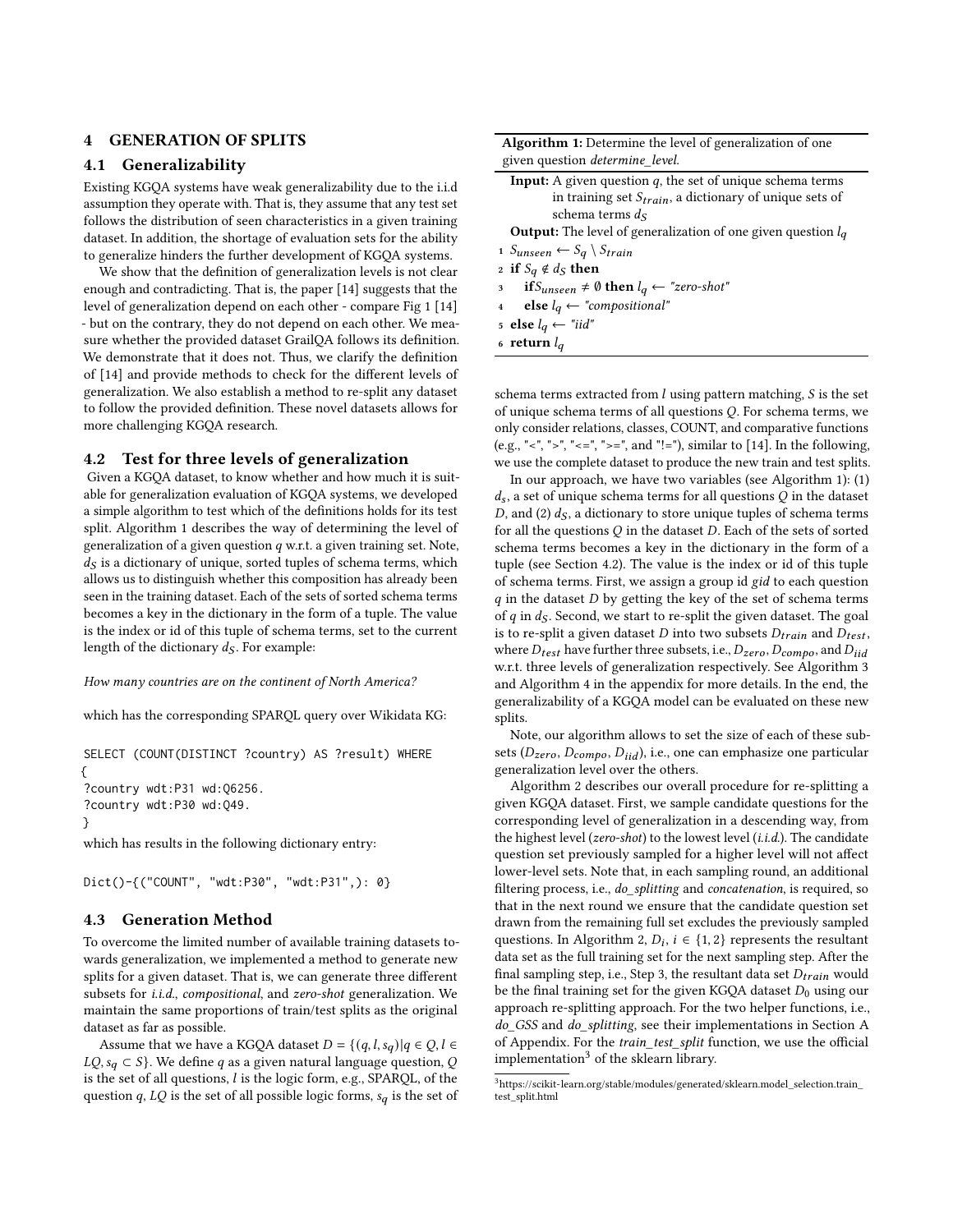Algorithm 2: Dataset Re-splitting Algorithm.

|                         | <b>Input:</b> The initial KGQA dataset $D_0$ ; sampling ratios $R_{zero}$ ,                      |          |
|-------------------------|--------------------------------------------------------------------------------------------------|----------|
|                         | $R_{\textit{compo}}$ , and $R_{iid}$ w.r.t. three levels; random state                           |          |
|                         | seed                                                                                             |          |
|                         | <b>Output:</b> $D_{zero}$ , $D_{compo}$ , $D_{iid}$ , $D_{train}$                                |          |
|                         | /* Step 1: sampling for zero-shot level                                                          | */       |
| 1                       | $D_1^*$ , $D_{zero}^*$ = do_GSS( $D_0$ , $R_{zero}$ , seed)                                      |          |
| 2                       | $D_{zero}, D_{compo}, D_{iid} =$ do_splitting( $D_{zero}^*, D_1^*$ )                             |          |
| 3                       | $D_1$ = concatenate( $D_1^*$ , $D_{compo}$ , $D_{iid}$ )                                         |          |
| $\overline{\mathbf{4}}$ |                                                                                                  |          |
|                         | $/*$ Step 2: sampling for compositional level                                                    | $\star/$ |
| 5                       | $D_2^*$ , $D_{compo}^*$ = do_GSS( $D_1$ , $R_{compo}$ , seed)                                    |          |
| 6                       | $\tilde{D}_{zero}, \tilde{D}_{compo}, \tilde{D}_{iid} =$ do_splitting( $D_{compo}^*, D_2^*$ )    |          |
| 7                       | $D_2$ = concatenate( $D_2^*$ , $\tilde{D}_{zero}$ , $\tilde{D}_{iid}$ )                          |          |
| 8                       |                                                                                                  |          |
|                         | $/*$ Step 3: sampling for iid level                                                              | $\star/$ |
| 9                       | $D_{train}, \tilde{D}_{iid}$ = train_test_split( $D_2, R_{iid}$ , seed)                          |          |
| 10                      |                                                                                                  |          |
|                         | $/*$ Step 4: final splitting                                                                     | $\star/$ |
| 11                      | $\tilde{D}_{test}$ = concatenate( $\tilde{D}_{zero}$ , $\tilde{D}_{compo}$ , $\tilde{D}_{iid}$ ) |          |
| 12                      | $D_{zero}, D_{compo}, D_{iid} = \text{do\_splitting}(\tilde{D}_{test}, D_{train})$               |          |
| 13                      |                                                                                                  |          |
| 14                      | Return $D_{zero}$ , $D_{compo}$ , $D_{iid}$ , $D_{train}$                                        |          |

# <span id="page-3-0"></span>5 ANALYSIS

#### 5.1 Experimental Setup

Our main evaluation goal is to thoroughly evaluate the effectiveness of dataset re-splitting in increasing the generalization ability of KGQA systems. We use the following three KGQA models to verify our hypothesis.

- TeBaQA [\[37\]](#page-8-1) is a template-based KGQA system, which constructs the correct SPARQL query by first mapping natural language questions into isomorphic basic graph pattern classes and then filling semantic information. Since TeBaQA has very high runtimes, we use it only on smaller datasets.
- BART [\[22\]](#page-7-3) is a sequence-to-sequence model based on a denoising autoencoder, which is fine-tuned on the machine translation task. We use BART to evaluate performance on LC-QuAD and LC-QuAD 2.0. In particular on Wikidatabased datasets, due to its speed and original purpose.
- HGNet [\[8\]](#page-7-4) is a hierarchical autoregressive generation model, which completes the query graph by first outlining its structure and then filling the instances into these structures. HGNet is used to evaluate different DBpedia datasets as originally intended by the authors.

Evaluation Metrics. For measuring the performance, we adopt Precision, Recall, F1 score, and Hits@1.

Implementation Details. Our experiments are twofold: (1) we perform a preliminary analysis on the original datasets, (2) we evaluate the re-splitted datasets. For both stages, the model parameters are fixed and consistent with the original papers. For the HGNet model, we use the same configurations as in [\[8\]](#page-7-4). To be specific, we set the size of hidden layers to 256, the number of BiLSTM layers to 1, the number of the graph transformer layer to 3, the learning rate to 2 × 10<sup>-4</sup>, the size of each beam to 7. For the BART model, we also use the same hyperparameters as in [\[8\]](#page-7-4). For the TeBaQA system  $^5$  $^5$ , we deploy a local instance on our server and test the three KGQA datasets using the default query API.

Knowledge Graphs. . In this work, we use DBpedia 201[6](#page-3-2)-10<sup>6</sup> for evaluating all KGQA systems on LC-QuAD and QALD-9. We host a local SPARQL query endpoint via Virtuoso to retrieve answers. In addition, we also test the BART system on LC-QuAD 2.0 against the live version of Wikidata. For querying the Wikidata KG, we use the official live endpoint<sup>[7](#page-3-3)</sup>.

## 5.2 Test existing KGQA Datasets

To facilitate the development of KGQA systems in the Semantic Web community, researchers have generated many KGQA datasets over different publicly available Knowledge Graphs for specific purposes. We examined 25 popular KGQA datasets (and their splits) towards their inherent ability to train the generalization ability of KGQA systems, see Table [1.](#page-4-0) We also calculated the percent of questions w.r.t. three levels for 8 dataset which provide SPARQL queries, see Table [6](#page-9-1) in the appendix. Note, a  $\checkmark$  does not automatically mean, the dataset is suitable for the evaluation but indicates the sole existence of queries from this level of generalization. From this evaluation, we have the following observations:

- (1) All KGQA datasets targeting Freebase, except for GrailQA, lack the capability to evaluate zero-shot generalization.
- (2) Out of the KGQA datasets targeting DBpedia or Wikidata, QALD-9, LC-QuAD 1.0 and LC-QuAD 2.0 are inherently able to evaluate these three levels of generalization, but they suffer from unbalanced or small-scale issues.
- (3) Most KGQA datasets have no capability to evaluate compositional generalization. The exceptions are CFQ and CWQ which are specifically designed for measuring the composition ability of KGQA systems.
- (4) Simple factoid KGQA datasets (e.g., SimpleQuestions, SimpleDBpediaQA, etc.) can only be used to evaluate i.i.d. generalization. This is due to the structure of simple questions involving only one basic graph pattern and thus having no complex structure.

Additionally, we conducted a preliminary performance analysis of the BART and HGNet KGQA systems using LC-QuAD and LC-QuAD 2.0. These systems use neural networks and thus should have a better generalization ability than template-based approaches such as TeBaQA. We calculate the number of questions answered correctly, partially correct, and incorrect w.r.t. different levels of generalization. Our analytical results are shown in Figure [1.](#page-4-1) We find that i.i.d. and compositional questions contribute a lot to the final performance of BART and HGNet on LC-QuAD, as they account for the largest proportion in LC-QuAD. A similar observation holds for BART on LC-QuAD 2.0. HGNet was developed for DBpedia and Freebase, not Wikidata and thus was not evaluated.

<span id="page-3-1"></span><sup>5</sup> see<https://github.com/dice-group/TeBaQA>

<span id="page-3-2"></span><sup>6</sup><https://downloads.dbpedia.org/2016-10/>

<span id="page-3-3"></span><sup>7</sup><https://query.wikidata.org/sparql>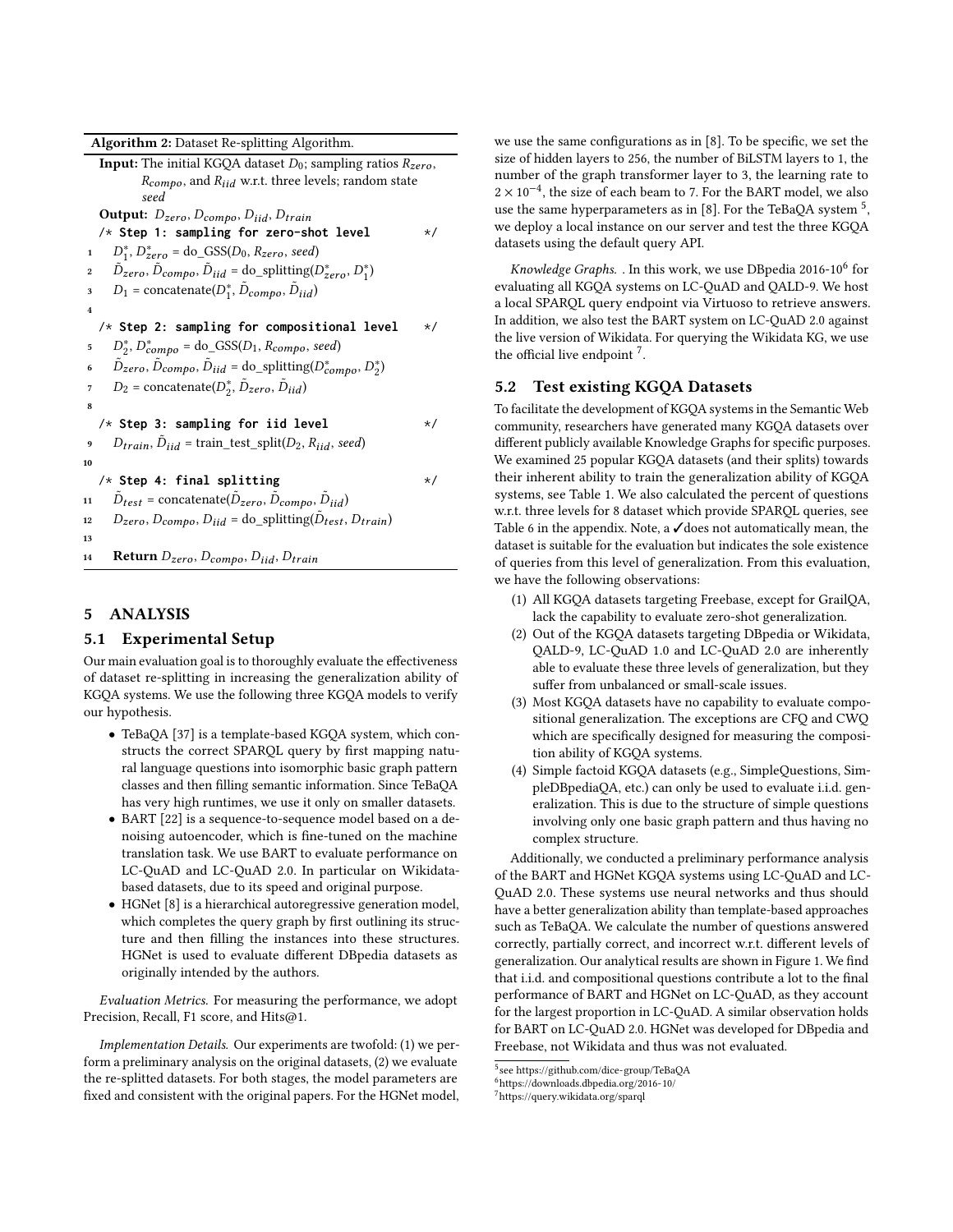<span id="page-4-0"></span>Table 1: Evaluation results of 25 common KGQA datasets analyzed in this work w.r.t. three levels of generalization. ✓indicates that the test dataset has questions from this level of generalization. ✗ means there is not a single question for this level of generalization.  $(\checkmark)$  or  $(\checkmark)$  indicates that we deem it suitable or not suitable through literature analysis. The dash symbol '-' indicates that the level of generalization could neither be measured by literature nor by dataset analysis due to missing SPARQL queries (∗) or valid train/test splits (♣).

|                                       |                |      | Generalization                         |                             |                             |  |  |  |
|---------------------------------------|----------------|------|----------------------------------------|-----------------------------|-----------------------------|--|--|--|
| Dataset                               | KG             | Year | I.I.D.                                 | Compositional               | Zero-Shot                   |  |  |  |
| WebQuestions [4]                      | Freebase       | 2013 | $\left(\boldsymbol{\checkmark}\right)$ | (X)                         | (X)                         |  |  |  |
| SimpleQuestions [5]                   | Freebase       | 2015 | $(\checkmark)$                         | $(\boldsymbol{\mathsf{X}})$ | $(\mathsf{X})$              |  |  |  |
| ComplexQuestions [3]                  | Freebase       | 2016 |                                        |                             | _*                          |  |  |  |
| GraphQuestions [30]                   | Freebase       | 2016 | $(\checkmark)$                         | $(\checkmark)$              | (X)                         |  |  |  |
| WebQuestionsSP [38]                   | Freebase       | 2016 | $(\checkmark)$                         | (X)                         | $(\boldsymbol{\mathsf{X}})$ |  |  |  |
| The 30M Factoid QA [26]               | Freebase       | 2016 | ✓                                      | Х                           | Х                           |  |  |  |
| SimpleQuestionsWikidata [11]          | Wikidata       | 2017 | ✓                                      | Х                           | Х                           |  |  |  |
| LC-QuAD 1.0 [32]                      | DBpedia        | 2017 |                                        |                             |                             |  |  |  |
| ComplexWebQuestions [31]              | Freebase       | 2018 | $(\checkmark)$                         | $(\boldsymbol{X})$          | $(\boldsymbol{\mathsf{X}})$ |  |  |  |
| QALD-9 [34]                           | <b>DBpedia</b> | 2018 | ✓                                      |                             |                             |  |  |  |
| PathQuestion [40]                     | Freebase       | 2018 |                                        |                             |                             |  |  |  |
| MetaQA [39]                           | WikiMovies     | 2018 |                                        |                             |                             |  |  |  |
| SimpleDBpediaQA [2]                   | DBpedia        | 2018 | ✓                                      | Х                           | Х                           |  |  |  |
| TempQuestions [16]                    | Freebase       | 2018 |                                        |                             |                             |  |  |  |
| LC-QuAD 2.0 [13]                      | Wikidata       | 2019 | ✓                                      |                             |                             |  |  |  |
| FreebaseQA [18]                       | Freebase       | 2019 |                                        |                             |                             |  |  |  |
| Compositional Freebase Questions [20] | Freebase       | 2020 | ✓                                      |                             | Х                           |  |  |  |
| RuBQ[21]                              | Wikidata       | 2020 |                                        |                             |                             |  |  |  |
| GrailQA [14]                          | Freebase       | 2020 | $(\checkmark)$                         | $(\mathcal{N})$             | $(\checkmark)$              |  |  |  |
| Event-QA [9]                          | EventKG        | 2020 |                                        |                             |                             |  |  |  |
| RuBQ 2.0 [23]                         | Wikidata       | 2021 |                                        |                             |                             |  |  |  |
| MLPQ <sup>4</sup>                     | DBpedia        | 2021 |                                        |                             | $-$ *                       |  |  |  |
| Compositional Wikidata Questions [10] | Wikidata       | 2021 | ✓                                      |                             | Х                           |  |  |  |
| TimeQuestions [17]                    | Wikidata       | 2021 |                                        |                             |                             |  |  |  |
| CronQuestions [25]                    | Wikidata       | 2021 |                                        |                             | _*                          |  |  |  |

<span id="page-4-1"></span>

Figure 1: The preliminary analytical results of the re-splitted datasets.

The results verify our assumption: the tested KGQA datasets are not sufficient to train KGQA systems for higher levels of generalizability. Note, we directly use the original splits to train and test KGQA systems. One solution would be to construct a brand-new specific KGQA dataset from scratch for generalization evaluation. However, the process of data collection and annotation would be

prohibitively expensive and inflexible. Moreover, we think existing KGQA datasets can and should be recycled if we can design an algorithm to re-split them.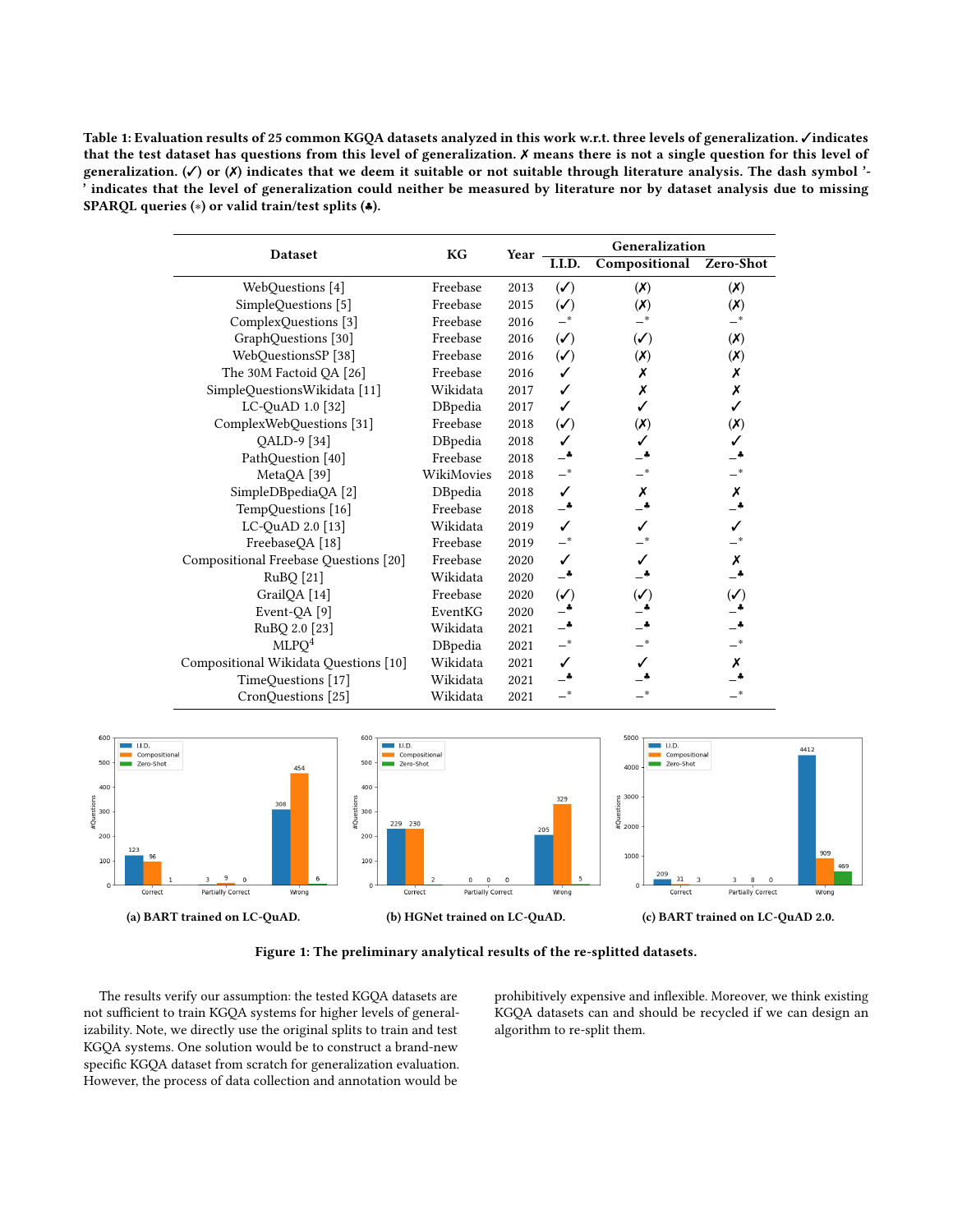## 5.3 Re-splitting existing Datasets

We hypothesize that existing KGQA datasets could be also applicable to evaluate generalization if we re-split them. We test our hypothesis on three popular KGQA datasets, i.e., LC-QuAD, LC-QuAD 2.0, and QALD. LC-QuAD\*, LC-QuAD 2.0\*, and QALD\* are derived from their original versions using our proposed re-splitting methodology.

QALD. In this work, we use QALD-9[\[34\]](#page-8-2), the most recent QALD challenge at the time of writing. It consists of 508 multilingual questions in total which are compiled and curated from the previous challenges and expert annotators. In particular, the test set is always created from scratch for each challenge. Note, its small size hinders adoption in end-to-end large-scale KGQA systems.

LC-QuAD. This KGQA dataset is the first large-scale complex question dataset over DBpedia, containing 4000 training and 1000 test question-answer pairs. The answers are provided as SPARQL queries. Note, the questions and queries are based on templates [\[32\]](#page-7-5).

LC-QuAD 2.0. In comparison to LC-QuAD, the updated version - LC-QuAD 2.0 [\[13\]](#page-7-19) - has 30,000 unique pairs of questions and SPARQL queries, with a higher language variation and more question types. LC-QuAD 2.0 provides DBpedia and Wikidata SPARQL queries. However, these are automatically generated so their quality can not be guaranteed. Thus, here we only use the provided Wikidata SPARQL queries, from which schema terms are extracted.

<span id="page-5-0"></span>Table 2: Percent of questions with different levels of generalization in the given test sets of QALD, LC-QuAD, and LC-QuAD 2.0.

|                  | I.I.D  | Compositional Zero-Shot |        |
|------------------|--------|-------------------------|--------|
| OALD             | 30.67% | 35.33%                  | 34.00% |
| LC-QuAD          | 43.40% | 55.90%                  | 0.70%  |
| $LC$ -QuAD $2.0$ | 76.51% | 15.68%                  | 7.81%  |

<span id="page-5-1"></span>Table 3: Percent of questions with different levels of generalization in the given test sets of QALD\*, LC-QuAD\*, and LC-QuAD 2.0\*.

|                    | I.I.D  | Compositional Zero-Shot |        |
|--------------------|--------|-------------------------|--------|
| $OALD^*$           | 8.09%  | 23.70%                  | 68.21% |
| $LC$ -Ou $AD^*$    | 20.95% | 64.62%                  | 14.43% |
| $LC$ -OuAD $2.0^*$ | 40.55% | 32.68%                  | 26.78% |

Table [2](#page-5-0) shows the statistics of these three datasets w.r.t. different levels of generalization without re-splitting. We find that questions for stronger generalization levels account for a smaller percentage of the test set, except for QALD-9, which has a balanced distribution. Note, since the original QALD-9 dataset is suited for i.i.d evaluation, we increased the zero-shot percentage disproportionately on purpose. LC-QuAD has the most unbalanced distribution. There are only 7 questions for measuring zero-shot generalization, accounting for 0.7% - much smaller compared to the other two levels. This

Table 4: Dataset Statistics.

<span id="page-5-2"></span>

| <b>Dataset</b>       | Total | Train | Dev  |       |        | <b>Test</b>             |      |
|----------------------|-------|-------|------|-------|--------|-------------------------|------|
|                      |       |       |      | Total | I.I.D. | Compositional Zero-Shot |      |
| OALD-9               | 558   | 408   | ÷,   | 150   | 46     | 53                      | 51   |
| OALD-9*              | 558   | 385   | ÷,   | 173   | 14     | 41                      | 118  |
| LC-OuAD              | 5000  | 4000  | ÷.   | 1000  | 434    | 559                     | 7    |
| LC-OuAD <sup>*</sup> | 5000  | 3420  | 521  | 1059  | 331    | 1021                    | 228  |
| LC-OuAD 2.0          | 30221 | 20321 | ä,   | 6633  | 4624   | 948                     | 472  |
| LC-OuAD 2.0*         | 30221 | 24177 | 3267 | 6044  | 4014   | 3235                    | 2651 |

unbalanced distribution constraints the applicability of LC-QuAD to evaluate stronger generalization of KGQA systems trained with it despite its scale. Note, LC-QuAD 2.0 is more balanced.

Validation of KGQA systems for generalizability depends on the splits on which they are trained and tested. Thus, we employ our resplitting algorithm. The statistics of re-splitted datasets are shown in Table [3.](#page-5-1) Compared to the original splits of these three datasets, the new datasets emphasize balancing question distributions w.r.t. three levels of generalization, especially for the zero-shot level. Table [4](#page-5-2) shows the details of original and re-splitted versions of these three KGQA datasets.

#### 5.4 Evaluating the Re-split

To assess the performance boost due to the use of re-splitted datasets in training, we run experiments on re-splitted versions of QALD, LC-QuAD, and LC-QuAD 2.0 datasets. The evaluation results are shown in Figure [2.](#page-6-6)

In detail, Figure [2a](#page-6-6) and Figure [2b](#page-6-6) show the F1 scores obtained by testing TeBaQA, BART and HGNet on LC-QuAD and LC-QuAD\* respectively.

We find that the F1 scores of TeBaQA on the re-splitted version of LC-QuAD w.r.t. different levels decrease to 0.0, indicating that the TeBaQA system does not have the capability of being generalizable within LC-QuAD. The main reason is that in the original split some test question features leaked into the train dataset due to the template-based design of the dataset. Thus, this result does not indicate generalizability. That is, due to the complex and diverse structure of questions, the SPARQL templates which TeBaQa learns to map a question cannot be learned with a proper split. Figure [2c](#page-6-6) shows the F1 scores using TeBaQA on QALD and its re-splitted version. Compared with the original splits, QALD\* poses a significant challenge to the final performance of TeBaQA.

To show the scalability of our approach, we also tested the BART system on LC-QuAD 2.0 which is based on the large-scale Wikidata KG. The results indicate, our approach can also ensure the good quality and difficulty of the new splits on large datasets and on a different KG, namely, Wikidata while increasing the proportions of compositional and zero-shot questions (see Figure [2d\)](#page-6-6). BART performance worsens on LC-QuAD 2.0\* as opposed to its performance on LC-QuAD 2. This is due to the new balance, where before LC-QuAD was biased towards i.i.d. and compositional questions, and its re-split is more evenly distributed. Thus, the evaluation shows an artifact. LC-QuAD 2.0 was less biased and is now overall more balanced, demanding more generalizability and, thus, the system performs worse.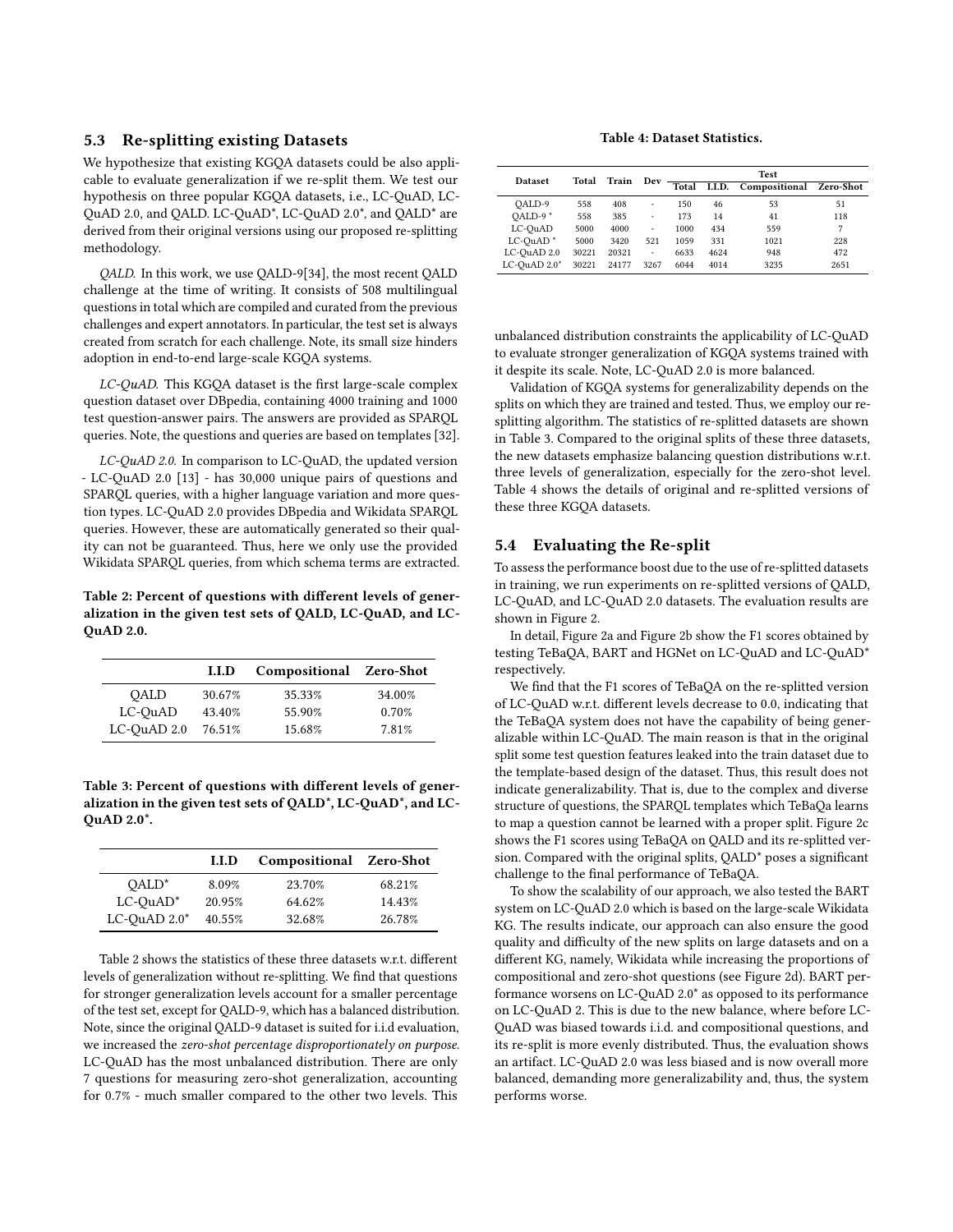<span id="page-6-6"></span>

(c) TeBaQA trained and tested on QALD and QALD\*. (d) BART trained and tested on LC-QuAD 2.0 and LC-QuAD 2.0\*.

Figure 2: The evaluation results of the re-splitted datasets.

Overall, one can observe a more realistic evaluation of KGQA systems towards their capability to generalize to unseen schema items and logical forms.

# 6 SUMMARY AND FUTURE WORK

Research on the ability to generalize for any artificial intelligence system, such as KGQA systems, is important and requires highquality datasets. We introduced a test for three levels of generalization capability evaluation over KGQA datasets. We developed a method to re-split existing KGQA datasets to avoid unfair evaluations as well as costly generation of new datasets. For the first time, our evaluation spots a gap in the KGQA evaluation landscape pointing towards test leakage. Using re-split datasets, we show that the investigated systems are not able to generalize well on re-split datasets (QALD\*, LC-QuAD 2.0\*) which do not have test leakage. Additionally, for newly balanced datasets (LC-QuAD), we show that performance can go up.

In the future, we will extend our generation methods for more detailed evaluations which in turn can be used by agent-based KGQA systems to train themselves on weak points. We will also integrate this evaluation paradigm in our benchmarking platform [\[35\]](#page-8-10) to sustain its use.

We hope to advance the understanding of the generalization ability of different KGQA systems and to support the KGQA community.

## ACKNOWLEDGMENTS

The authors acknowledge the financial support by the Federal Ministry for Economic Affairs and Climate Action of Germany in the project CoyPu (project number 01MK21007G).

## REFERENCES

- <span id="page-6-2"></span>[1] Katrin Affolter, Kurt Stockinger, and Abraham Bernstein. 2019. A comparative survey of recent natural language interfaces for databases. VLDB J. 28, 5 (2019), 793–819.<https://doi.org/10.1007/s00778-019-00567-8>
- <span id="page-6-5"></span>Michael Azmy, Peng Shi, Jimmy Lin, and Ihab F. Ilyas. 2018. Farewell Freebase: Migrating the SimpleQuestions Dataset to DBpedia. In Proceedings of the 27th International Conference on Computational Linguistics, COLING 2018, Santa Fe, New Mexico, USA, August 20-26, 2018, Emily M. Bender, Leon Derczynski, and Pierre Isabelle (Eds.). Association for Computational Linguistics, 2093–2103. <https://aclanthology.org/C18-1178/>
- <span id="page-6-4"></span>[3] Junwei Bao, Nan Duan, Zhao Yan, Ming Zhou, and Tiejun Zhao. 2016. Constraint-Based Question Answering with Knowledge Graph. In COLING 2016, 26th International Conference on Computational Linguistics, Proceedings of the Conference: Technical Papers, December 11-16, 2016, Osaka, Japan, Nicoletta Calzolari, Yuji Matsumoto, and Rashmi Prasad (Eds.). ACL, 2503–2514. [https://aclanthology.org/C16-](https://aclanthology.org/C16-1236/) [1236/](https://aclanthology.org/C16-1236/)
- <span id="page-6-0"></span>[4] Jonathan Berant, Andrew Chou, Roy Frostig, and Percy Liang. 2013. Semantic Parsing on Freebase from Question-Answer Pairs. In Proceedings of the 2013 Conference on Empirical Methods in Natural Language Processing, EMNLP 2013, 18-21 October 2013, Grand Hyatt Seattle, Seattle, Washington, USA, A meeting of SIGDAT, a Special Interest Group of the ACL. ACL, 1533–1544. [https://aclanthology.](https://aclanthology.org/D13-1160/) [org/D13-1160/](https://aclanthology.org/D13-1160/)
- <span id="page-6-3"></span>[5] Antoine Bordes, Nicolas Usunier, Sumit Chopra, and Jason Weston. 2015. Largescale Simple Question Answering with Memory Networks. CoRR abs/1506.02075 (2015). arXiv[:1506.02075](https://arxiv.org/abs/1506.02075)<http://arxiv.org/abs/1506.02075>
- <span id="page-6-1"></span>[6] Abdelghani Bouziane, Djelloul Bouchiha, Noureddine Doumi, and Mimoun Malki. 2015. Question Answering Systems: Survey and Trends. Procedia Computer Science 73 (2015), 366–375.<https://doi.org/10.1016/j.procs.2015.12.005> International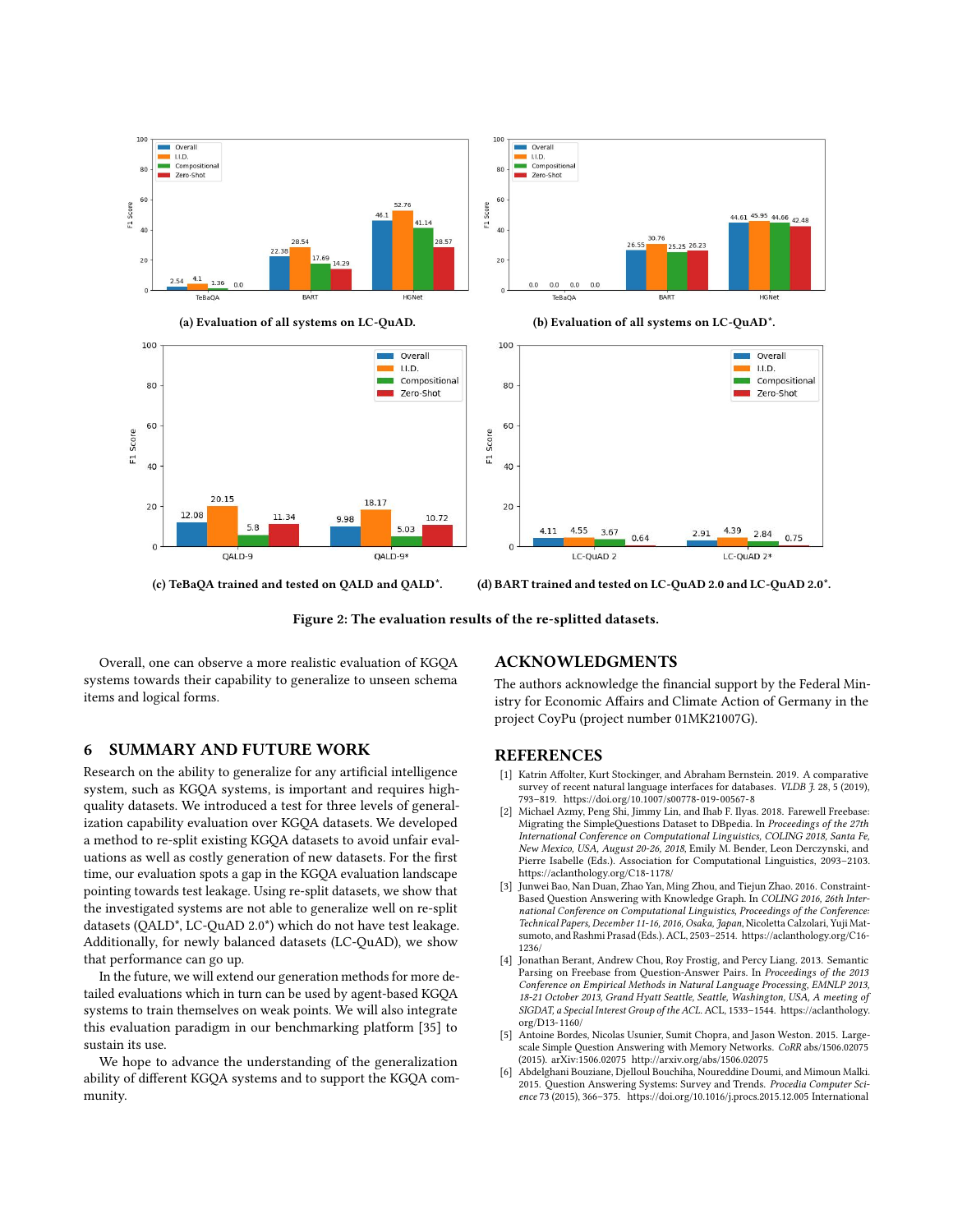Conference on Advanced Wireless Information and Communication Technologies (AWICT 2015).

- <span id="page-7-2"></span>[7] Nilesh Chakraborty, Denis Lukovnikov, Gaurav Maheshwari, Priyansh Trivedi, Jens Lehmann, and Asja Fischer. 2021. Introduction to neural network-based question answering over knowledge graphs. WIREs Data Mining Knowl. Discov. 11, 3 (2021).<https://doi.org/10.1002/widm.1389>
- <span id="page-7-4"></span>[8] Yongrui Chen, Huiying Li, Guilin Qi, Tianxing Wu, and Tenggou Wang. 2021. Outlining and Filling: Hierarchical Query Graph Generation for Answering Complex Questions over Knowledge Graph. CoRR abs/2111.00732 (2021). arXiv[:2111.00732](https://arxiv.org/abs/2111.00732) <https://arxiv.org/abs/2111.00732>
- <span id="page-7-22"></span>[9] Tarcísio Souza Costa, Simon Gottschalk, and Elena Demidova. 2020. Event-QA: A Dataset for Event-Centric Question Answering over Knowledge Graphs. In CIKM '20: The 29th ACM International Conference on Information and Knowledge Management, Virtual Event, Ireland, October 19-23, 2020, Mathieu d'Aquin, Stefan Dietze, Claudia Hauff, Edward Curry, and Philippe Cudré-Mauroux (Eds.). ACM, 3157–3164.<https://doi.org/10.1145/3340531.3412760>
- <span id="page-7-24"></span>[10] Ruixiang Cui, Rahul Aralikatte, Heather C. Lent, and Daniel Hershcovich. 2021. Multilingual Compositional Wikidata Questions. CoRR abs/2108.03509 (2021). arXiv[:2108.03509 https://arxiv.org/abs/2108.03509](https://arxiv.org/abs/2108.03509)
- <span id="page-7-16"></span>[11] Dennis Diefenbach, Kamal Deep Singh, and Pierre Maret. 2017. WDAqua-core0: A Question Answering Component for the Research Community. In Semantic Web Challenges - 4th SemWebEval Challenge at ESWC 2017, Portoroz, Slovenia, May 28 - June 1, 2017, Revised Selected Papers (Communications in Computer and Information Science, Vol. 769), Mauro Dragoni, Monika Solanki, and Eva Blomqvist (Eds.). Springer, 84–89. [https://doi.org/10.1007/978-3-319-69146-6\\_8](https://doi.org/10.1007/978-3-319-69146-6_8)
- <span id="page-7-13"></span>[12] Jiwei Ding, Wei Hu, Qixin Xu, and Yuzhong Qu. 2019. Leveraging Frequent Query Substructures to Generate Formal Queries for Complex Question Answering. In Proceedings of the 2019 Conference on Empirical Methods in Natural Language Processing and the 9th International Joint Conference on Natural Language Processing (EMNLP-IJCNLP). Association for Computational Linguistics, 2614–2622.
- <span id="page-7-19"></span>[13] Mohnish Dubey, Debayan Banerjee, Abdelrahman Abdelkawi, and Jens Lehmann. 2019. LC-QuAD 2.0: A Large Dataset for Complex Question Answering over Wikidata and DBpedia. In The Semantic Web - ISWC 2019 - 18th International Semantic Web Conference, Auckland, New Zealand, October 26-30, 2019, Proceedings, Part II (Lecture Notes in Computer Science, Vol. 11779), Chiara Ghidini, Olaf Hartig, Maria Maleshkova, Vojtech Svátek, Isabel F. Cruz, Aidan Hogan, Jie Song, Maxime Lefrançois, and Fabien Gandon (Eds.). Springer, 69–78. [https://doi.org/10.1007/](https://doi.org/10.1007/978-3-030-30796-7_5) [978-3-030-30796-7\\_5](https://doi.org/10.1007/978-3-030-30796-7_5)
- <span id="page-7-0"></span>[14] Yu Gu, Sue Kase, Michelle Vanni, Brian M. Sadler, Percy Liang, Xifeng Yan, and Yu Su. 2021. Beyond I.I.D.: Three Levels of Generalization for Question Answering on Knowledge Bases. In WWW '21: The Web Conference 2021, Virtual Event / Ljubljana, Slovenia, April 19-23, 2021, Jure Leskovec, Marko Grobelnik, Marc Najork, Jie Tang, and Leila Zia (Eds.). ACM / IW3C2, 3477–3488. [https:](https://doi.org/10.1145/3442381.3449992) [//doi.org/10.1145/3442381.3449992](https://doi.org/10.1145/3442381.3449992)
- <span id="page-7-1"></span>[15] Ria Hari Gusmita, Rricha Jalota, Daniel Vollmers, Jan Reineke, Axel-Cyrille Ngonga Ngomo, and Ricardo Usbeck. 2019. QUANT - Question Answering Benchmark Curator. In Semantic Systems. The Power of AI and Knowledge Graphs - 15th International Conference, SEMANTiCS 2019, Karlsruhe, Germany, September 9-12, 2019, Proceedings (Lecture Notes in Computer Science, Vol. 11702), Maribel Acosta, Philippe Cudré-Mauroux, Maria Maleshkova, Tassilo Pellegrini, Harald Sack, and York Sure-Vetter (Eds.). Springer, 343–358. [https://doi.org/10.1007/978-3-030-33220-4\\_25](https://doi.org/10.1007/978-3-030-33220-4_25)
- <span id="page-7-18"></span>[16] Zhen Jia, Abdalghani Abujabal, Rishiraj Saha Roy, Jannik Strötgen, and Gerhard Weikum. 2018. TempQuestions: A Benchmark for Temporal Question Answering. In Companion of the The Web Conference 2018 on The Web Conference 2018, WWW 2018, Lyon , France, April 23-27, 2018, Pierre-Antoine Champin, Fabien Gandon, Mounia Lalmas, and Panagiotis G. Ipeirotis (Eds.). ACM, 1057–1062. [https:](https://doi.org/10.1145/3184558.3191536) [//doi.org/10.1145/3184558.3191536](https://doi.org/10.1145/3184558.3191536)
- <span id="page-7-25"></span>[17] Zhen Jia, Soumajit Pramanik, Rishiraj Saha Roy, and Gerhard Weikum. 2021. Complex Temporal Question Answering on Knowledge Graphs. In CIKM '21: The 30th ACM International Conference on Information and Knowledge Management, Virtual Event, Queensland, Australia, November 1 - 5, 2021, Gianluca Demartini, Guido Zuccon, J. Shane Culpepper, Zi Huang, and Hanghang Tong (Eds.). ACM, 792–802.<https://doi.org/10.1145/3459637.3482416>
- <span id="page-7-20"></span>[18] Kelvin Jiang, Dekun Wu, and Hui Jiang. 2019. FreebaseQA: A New Factoid QA Data Set Matching Trivia-Style Question-Answer Pairs with Freebase. In Proceedings of the 2019 Conference of the North American Chapter of the Association for Computational Linguistics: Human Language Technologies, NAACL-HLT 2019, Minneapolis, MN, USA, June 2-7, 2019, Volume 1 (Long and Short Papers), Jill Burstein, Christy Doran, and Thamar Solorio (Eds.). Association for Computational Linguistics, 318–323.<https://doi.org/10.18653/v1/n19-1028>
- <span id="page-7-11"></span>[19] Lucie-Aimée Kaffee, Kemele M. Endris, Elena Simperl, and Maria-Esther Vidal. 2019. Ranking Knowledge Graphs By Capturing Knowledge about Languages and Labels. In Proceedings of the 10th International Conference on Knowledge Capture, K-CAP 2019, Marina Del Rey, CA, USA, November 19-21, 2019, Mayank Kejriwal, Pedro A. Szekely, and Raphaël Troncy (Eds.). ACM, 21–28. [https:](https://doi.org/10.1145/3360901.3364443) [//doi.org/10.1145/3360901.3364443](https://doi.org/10.1145/3360901.3364443)
- <span id="page-7-21"></span>[20] Daniel Keysers, Nathanael Schärli, Nathan Scales, Hylke Buisman, Daniel Furrer, Sergii Kashubin, Nikola Momchev, Danila Sinopalnikov, Lukasz Stafiniak, Tibor Tihon, Dmitry Tsarkov, Xiao Wang, Marc van Zee, and Olivier Bousquet. 2020. Measuring Compositional Generalization: A Comprehensive Method on Realistic Data. In 8th International Conference on Learning Representations, ICLR 2020, Addis Ababa, Ethiopia, April 26-30, 2020. OpenReview.net. [https://openreview.](https://openreview.net/forum?id=SygcCnNKwr) [net/forum?id=SygcCnNKwr](https://openreview.net/forum?id=SygcCnNKwr)
- <span id="page-7-6"></span>[21] Vladislav Korablinov and Pavel Braslavski. 2020. RuBQ: A Russian Dataset for Question Answering over Wikidata. In The Semantic Web - ISWC 2020 - 19th International Semantic Web Conference, Athens, Greece, November 2-6, 2020, Proceedings, Part II (Lecture Notes in Computer Science, Vol. 12507), Jeff Z. Pan, Valentina A. M. Tamma, Claudia d'Amato, Krzysztof Janowicz, Bo Fu, Axel Polleres, Oshani Seneviratne, and Lalana Kagal (Eds.). Springer, 97–110. [https:](https://doi.org/10.1007/978-3-030-62466-8_7) [//doi.org/10.1007/978-3-030-62466-8\\_7](https://doi.org/10.1007/978-3-030-62466-8_7)
- <span id="page-7-3"></span>[22] Mike Lewis, Yinhan Liu, Naman Goyal, Marjan Ghazvininejad, Abdelrahman Mohamed, Omer Levy, Veselin Stoyanov, and Luke Zettlemoyer. 2020. BART: Denoising Sequence-to-Sequence Pre-training for Natural Language Generation, Translation, and Comprehension. In Proceedings of the 58th Annual Meeting of the Association for Computational Linguistics, ACL 2020, Online, July 5-10, 2020, Dan Jurafsky, Joyce Chai, Natalie Schluter, and Joel R. Tetreault (Eds.). Association for Computational Linguistics, 7871–7880. [https://doi.org/10.18653/v1/2020.acl](https://doi.org/10.18653/v1/2020.acl-main.703)[main.703](https://doi.org/10.18653/v1/2020.acl-main.703)
- <span id="page-7-23"></span>[23] Ivan Rybin, Vladislav Korablinov, Pavel Efimov, and Pavel Braslavski. 2021. RuBQ 2.0: An Innovated Russian Question Answering Dataset. In The Semantic Web - 18th International Conference, ESWC 2021, Virtual Event, June 6-10, 2021, Proceedings (Lecture Notes in Computer Science, Vol. 12731), Ruben Verborgh, Katja Hose, Heiko Paulheim, Pierre-Antoine Champin, Maria Maleshkova, Óscar Corcho, Petar Ristoski, and Mehwish Alam (Eds.). Springer, 532–547. [https://doi.org/10.1007/978-3-030-77385-4\\_32](https://doi.org/10.1007/978-3-030-77385-4_32)
- <span id="page-7-8"></span>[24] Muhammad Saleem, Samaneh Nazari Dastjerdi, Ricardo Usbeck, and Axel-Cyrille Ngonga Ngomo. 2017. Question Answering Over Linked Data: What is Difficult to Answer? What Affects the F scores?. In Joint Proceedings of BLINK2017: 2nd International Workshop on Benchmarking Linked Data and NLIWoD3: Natural Language Interfaces for the Web of Data co-located with 16th International Semantic Web Conference (ISWC 2017), Vienna, Austria, October 21st - to - 22nd, 2017 (CEUR Workshop Proceedings, Vol. 1932), Ricardo Usbeck, Axel-Cyrille Ngonga Ngomo, Jin-Dong Kim, Key-Sun Choi, Philipp Cimiano, Irini Fundulaki, and Anastasia Krithara (Eds.). CEUR-WS.org.<http://ceur-ws.org/Vol-1932/paper-02.pdf>
- <span id="page-7-7"></span>[25] Apoorv Saxena, Soumen Chakrabarti, and Partha P. Talukdar. 2021. Question Answering Over Temporal Knowledge Graphs. In Proceedings of the 59th Annual Meeting of the Association for Computational Linguistics and the 11th International Joint Conference on Natural Language Processing, ACL/IJCNLP 2021, (Volume 1: Long Papers), Virtual Event, August 1-6, 2021, Chengqing Zong, Fei Xia, Wenjie Li, and Roberto Navigli (Eds.). Association for Computational Linguistics, 6663–6676. <https://doi.org/10.18653/v1/2021.acl-long.520>
- <span id="page-7-15"></span>[26] Iulian Vlad Serban, Alberto García-Durán, Çaglar Gülçehre, Sungjin Ahn, Sarath Chandar, Aaron C. Courville, and Yoshua Bengio. 2016. Generating Factoid Questions With Recurrent Neural Networks: The 30M Factoid Question-Answer Corpus. (2016).<https://doi.org/10.18653/v1/p16-1056>
- <span id="page-7-10"></span>[27] Lucia Siciliani, Pierpaolo Basile, Pasquale Lops, and Giovanni Semeraro. 2021. MQALD: Evaluating the impact of modifiers in question answering over knowledge graphs. Semantic Web Preprint (2021), 1–17.
- <span id="page-7-12"></span>[28] Kuldeep Singh, Ioanna Lytra, Arun Sethupat Radhakrishna, Saeedeh Shekarpour, Maria-Esther Vidal, and Jens Lehmann. 2020. No one is perfect: Analysing the performance of question answering components over the DBpedia knowledge graph. J. Web Semant. 65 (2020), 100594. [https://doi.org/10.1016/j.websem.2020.](https://doi.org/10.1016/j.websem.2020.100594) [100594](https://doi.org/10.1016/j.websem.2020.100594)
- <span id="page-7-9"></span>[29] Nadine Steinmetz and Kai-Uwe Sattler. 2021. What is in the KGQA Benchmark Datasets? Survey on Challenges in Datasets for Question Answering on Knowledge Graphs. J. Data Semant. 10, 3-4 (2021), 241–265. [https://doi.org/10.1007/](https://doi.org/10.1007/s13740-021-00128-9) [s13740-021-00128-9](https://doi.org/10.1007/s13740-021-00128-9)
- <span id="page-7-14"></span>[30] Yu Su, Huan Sun, Brian M. Sadler, Mudhakar Srivatsa, Izzeddin Gur, Zenghui Yan, and Xifeng Yan. 2016. On Generating Characteristic-rich Question Sets for QA Evaluation. In Proceedings of the 2016 Conference on Empirical Methods in Natural Language Processing, EMNLP 2016, Austin, Texas, USA, November 1-4, 2016, Jian Su, Xavier Carreras, and Kevin Duh (Eds.). The Association for Computational Linguistics, 562–572.<https://doi.org/10.18653/v1/d16-1054>
- <span id="page-7-17"></span>[31] Alon Talmor and Jonathan Berant. 2018. The Web as a Knowledge-Base for Answering Complex Questions. In Proceedings of the 2018 Conference of the North American Chapter of the Association for Computational Linguistics: Human Language Technologies, NAACL-HLT 2018, New Orleans, Louisiana, USA, June 1-6, 2018, Volume 1 (Long Papers), Marilyn A. Walker, Heng Ji, and Amanda Stent (Eds.). Association for Computational Linguistics, 641–651. [https://doi.org/10.](https://doi.org/10.18653/v1/n18-1059) [18653/v1/n18-1059](https://doi.org/10.18653/v1/n18-1059)
- <span id="page-7-5"></span>[32] Priyansh Trivedi, Gaurav Maheshwari, Mohnish Dubey, and Jens Lehmann. 2017. LC-QuAD: A Corpus for Complex Question Answering over Knowledge Graphs. In The Semantic Web - ISWC 2017 - 16th International Semantic Web Conference,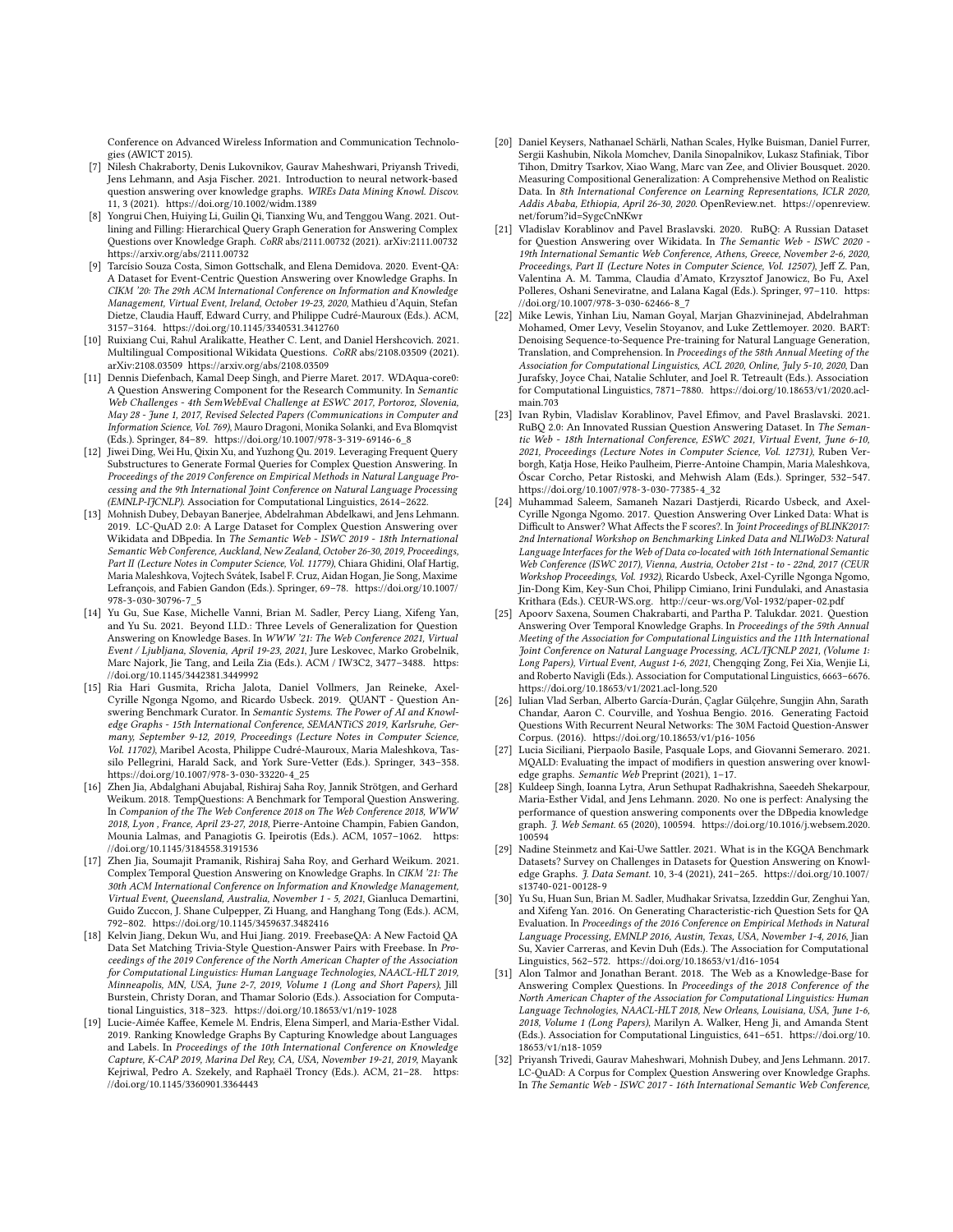Vienna, Austria, October 21-25, 2017, Proceedings, Part II (Lecture Notes in Computer Science, Vol. 10588), Claudia d'Amato, Miriam Fernández, Valentina A. M. Tamma, Freddy Lécué, Philippe Cudré-Mauroux, Juan F. Sequeda, Christoph Lange, and Jeff Heflin (Eds.). Springer, 210–218. [https://doi.org/10.1007/978-3-319-68204-](https://doi.org/10.1007/978-3-319-68204-4_22) [4\\_22](https://doi.org/10.1007/978-3-319-68204-4_22)

- <span id="page-8-3"></span>[33] Christina Unger, Axel-Cyrille Ngonga Ngomo, and Elena Cabrio. 2016. 6th Open Challenge on Question Answering over Linked Data (QALD-6). In Semantic Web Challenges - Third SemWebEval Challenge at ESWC 2016, Heraklion, Crete, Greece, May 29 - June 2, 2016, Revised Selected Papers (Communications in Computer and Information Science, Vol. 641), Harald Sack, Stefan Dietze, Anna Tordai, and Christoph Lange (Eds.). Springer, 171–177. [https://doi.org/10.1007/978-3-319-](https://doi.org/10.1007/978-3-319-46565-4_13) [46565-4\\_13](https://doi.org/10.1007/978-3-319-46565-4_13)
- <span id="page-8-2"></span>[34] Ricardo Usbeck, Ria Hari Gusmita, Axel-Cyrille Ngonga Ngomo, and Muhammad Saleem. 2018. 9th Challenge on Question Answering over Linked Data (QALD-9) (invited paper). In Joint proceedings of the 4th Workshop on Semantic Deep Learning (SemDeep-4) and NLIWoD4: Natural Language Interfaces for the Web of Data (NLIWOD-4) and 9th Question Answering over Linked Data challenge (QALD-9) co-located with 17th International Semantic Web Conference (ISWC 2018), Monterey, California, United States of America, October 8th - 9th, 2018 (CEUR Workshop Proceedings, Vol. 2241), Key-Sun Choi, Luis Espinosa Anke, Thierry Declerck, Dagmar Gromann, Jin-Dong Kim, Axel-Cyrille Ngonga Ngomo, Muhammad Saleem, and Ricardo Usbeck (Eds.). CEUR-WS.org, 58–64. [http://ceur-ws.org/Vol-](http://ceur-ws.org/Vol-2241/paper-06.pdf)[2241/paper-06.pdf](http://ceur-ws.org/Vol-2241/paper-06.pdf)
- <span id="page-8-10"></span>[35] Ricardo Usbeck, Michael Röder, Michael Hoffmann, Felix Conrads, Jonathan Huthmann, Axel-Cyrille Ngonga Ngomo, Christian Demmler, and Christina Unger. 2019. Benchmarking question answering systems. Semantic Web 10, 2 (2019), 293–304.<https://doi.org/10.3233/SW-180312>
- <span id="page-8-0"></span>[36] Ashish Vaswani, Noam Shazeer, Niki Parmar, Jakob Uszkoreit, Llion Jones, Aidan N. Gomez, Lukasz Kaiser, and Illia Polosukhin. 2017. Attention is All you Need. In Advances in Neural Information Processing Systems 30: Annual Conference on Neural Information Processing Systems 2017, December 4- 9, 2017, Long Beach, CA, USA, Isabelle Guyon, Ulrike von Luxburg, Samy Bengio, Hanna M. Wallach, Rob Fergus, S. V. N. Vishwanathan, and Roman Garnett (Eds.). 5998–6008. [https://proceedings.neurips.cc/paper/2017/hash/](https://proceedings.neurips.cc/paper/2017/hash/3f5ee243547dee91fbd053c1c4a845aa-Abstract.html) [3f5ee243547dee91fbd053c1c4a845aa-Abstract.html](https://proceedings.neurips.cc/paper/2017/hash/3f5ee243547dee91fbd053c1c4a845aa-Abstract.html)
- <span id="page-8-1"></span>[37] Daniel Vollmers, Rricha Jalota, Diego Moussallem, Hardik Topiwala, Axel-Cyrille Ngonga Ngomo, and Ricardo Usbeck. 2021. Knowledge Graph Question Answering Using Graph-Pattern Isomorphism. In Further with Knowledge Graphs - Proceedings of the 17th International Conference on Semantic Systems, SEMANTiCS 2017, Amsterdam, The Netherlands, September 6-9, 2021 (Studies on the Semantic Web, Vol. 53), Mehwish Alam, Paul Groth, Victor de Boer, Tassilo Pellegrini, Harshvardhan J. Pandit, Elena Montiel-Ponsoda, Víctor Rodríguez-Doncel, Barbara McGillivray, and Albert Meroño-Peñuela (Eds.). IOS Press, 103–117. <https://doi.org/10.3233/SSW210038>
- <span id="page-8-7"></span>[38] Wen-tau Yih, Matthew Richardson, Christopher Meek, Ming-Wei Chang, and Jina Suh. 2016. The Value of Semantic Parse Labeling for Knowledge Base Question Answering. In Proceedings of the 54th Annual Meeting of the Association for Computational Linguistics, ACL 2016, August 7-12, 2016, Berlin, Germany, Volume 2: Short Papers. The Association for Computer Linguistics. [https://doi.org/10.](https://doi.org/10.18653/v1/p16-2033) [18653/v1/p16-2033](https://doi.org/10.18653/v1/p16-2033)
- <span id="page-8-9"></span>[39] Yuyu Zhang, Hanjun Dai, Zornitsa Kozareva, Alexander J. Smola, and Le Song. 2018. Variational Reasoning for Question Answering With Knowledge Graph. In Proceedings of the Thirty-Second AAAI Conference on Artificial Intelligence, (AAAI-18), the 30th innovative Applications of Artificial Intelligence (IAAI-18), and the 8th AAAI Symposium on Educational Advances in Artificial Intelligence (EAAI-18), New Orleans, Louisiana, USA, February 2-7, 2018, Sheila A. McIlraith and Kilian Q. Weinberger (Eds.). AAAI Press, 6069–6076. [https://www.aaai.org/ocs/index.php/](https://www.aaai.org/ocs/index.php/AAAI/AAAI18/paper/view/16983) [AAAI/AAAI18/paper/view/16983](https://www.aaai.org/ocs/index.php/AAAI/AAAI18/paper/view/16983)
- <span id="page-8-8"></span>[40] Mantong Zhou, Minlie Huang, and Xiaoyan Zhu. 2018. An Interpretable Reasoning Network for Multi-Relation Question Answering. In Proceedings of the 27th International Conference on Computational Linguistics, COLING 2018, Santa Fe, New Mexico, USA, August 20-26, 2018, Emily M. Bender, Leon Derczynski, and Pierre Isabelle (Eds.). Association for Computational Linguistics, 2010–2022. <https://aclanthology.org/C18-1171/>

## <span id="page-8-6"></span>A HELPER FUNCTIONS

To implement our re-splitting algorithm, we also designed the following two helper functions. Algorithm [3](#page-8-4) aims to offer randomized train/test indices to split a given dataset according to a third-party

provided group. We used the official GroupShuffleSplit implementa- $\tan^8$  $\tan^8$  of the scikit-learn library<sup>[9](#page-8-12)</sup>. For each sampling step of three levels, Algorithm [3](#page-8-4) return train/test splits from the remaining dataset (e.g.,  $D_0$ ,  $D_1$ ,  $D_2$ ) in the previous step. The *test* split would be the candidate subset for the corresponding sampling step, while the train split would be the full set for the next sampling step. Algo-rithm [4](#page-8-5) aims to split a test data  $D_{test}$  into three subsets w.r.t. three levels of generalization, i.e.,  $D_{zero}$ ,  $D_{compo}$ , and  $D_{iid}$ , according to the training set  $D_{train}$ .

| <b>Algorithm 3: Group Shuffle Split.</b>                                    |  |  |  |  |  |  |
|-----------------------------------------------------------------------------|--|--|--|--|--|--|
| <b>Input:</b> KGQA dataset $D$ ; sampling ratio <i>ratio</i> ; random state |  |  |  |  |  |  |
| seed                                                                        |  |  |  |  |  |  |
| <b>Output:</b> train/test splits <i>train</i> and <i>test</i>               |  |  |  |  |  |  |
| 1                                                                           |  |  |  |  |  |  |
| 2 <b>Function</b> do_GSS( <i>D</i> , ratio, seed):                          |  |  |  |  |  |  |
| Get group ids gids of sets of the questions in $D$<br>3                     |  |  |  |  |  |  |
| gss = GroupShuffleSplit(1-ratio,seed)<br>$\overline{\mathbf{4}}$            |  |  |  |  |  |  |
| $\frac{1}{2}$ train, test = gss.split(X=D, groups=gids)                     |  |  |  |  |  |  |
| return train, test<br>6                                                     |  |  |  |  |  |  |
| 7                                                                           |  |  |  |  |  |  |
|                                                                             |  |  |  |  |  |  |

<span id="page-8-4"></span>

| Algorithm 4: Generalization Level Split. |  |
|------------------------------------------|--|
|------------------------------------------|--|

| <b>Input:</b> Testing set $D_{test}$ ; Training set $D_{train}$ |  |
|-----------------------------------------------------------------|--|
| <b>Output:</b> $D_{zero}$ , $D_{compo}$ , $D_{iid}$             |  |

```
1 Function do\_splitting(D_{test}, D_{train}):
```
- 2 Get the set of schema terms  $d_s$  for all questions in  $D_{train}$
- $\overline{\mathcal{A}}$  Get the dictionary of unique sets of schema terms  $\mathcal{A}_S$  for all questions in  $D_{train}$
- 4 Define three lists of questions  $D_{zero}$ ,  $D_{como}$ , and  $D_{iid}$ for three levels
- 5 foreach  $q \in D_{test}$  do
- 6  $| \t l_q = \text{determine\_level}(d_s, d_s, q)$
- $7 \mid$  if  $l_q == "zero-shot"$  then append q to  $D_{zero}$
- 8 elif  $l_q = "compositional"$  then append q to  $D_{compo}$
- elif  $l_q == "iid"$  then append q to  $D_{iid}$
- $_{10}$  end for
- 11 **return**  $D_{zero}$ ,  $D_{compo}$ ,  $D_{iid}$
- <span id="page-8-5"></span>12

# B EVALUATION RESULTS

We choose Precision, Recall, F1 Score, and Hits@1 as evaluation metrics for all KGQA datasets. The full evaluation results with three popular datasets, i.e., LC-QuAD [\[32\]](#page-7-5), QALD-9 [\[34\]](#page-8-2), LC-QuAD 2.0 [\[13\]](#page-7-19), and their corresponding re-splits, are shown in Table [5.](#page-9-2)

<span id="page-8-12"></span><span id="page-8-11"></span> $^8$ [https://scikit-learn.org/stable/modules/generated/sklearn.model\\_selection.](https://scikit-learn.org/stable/modules/generated/sklearn.model_selection.GroupShuffleSplit.html) [GroupShuffleSplit.html](https://scikit-learn.org/stable/modules/generated/sklearn.model_selection.GroupShuffleSplit.html) <sup>9</sup><https://scikit-learn.org>